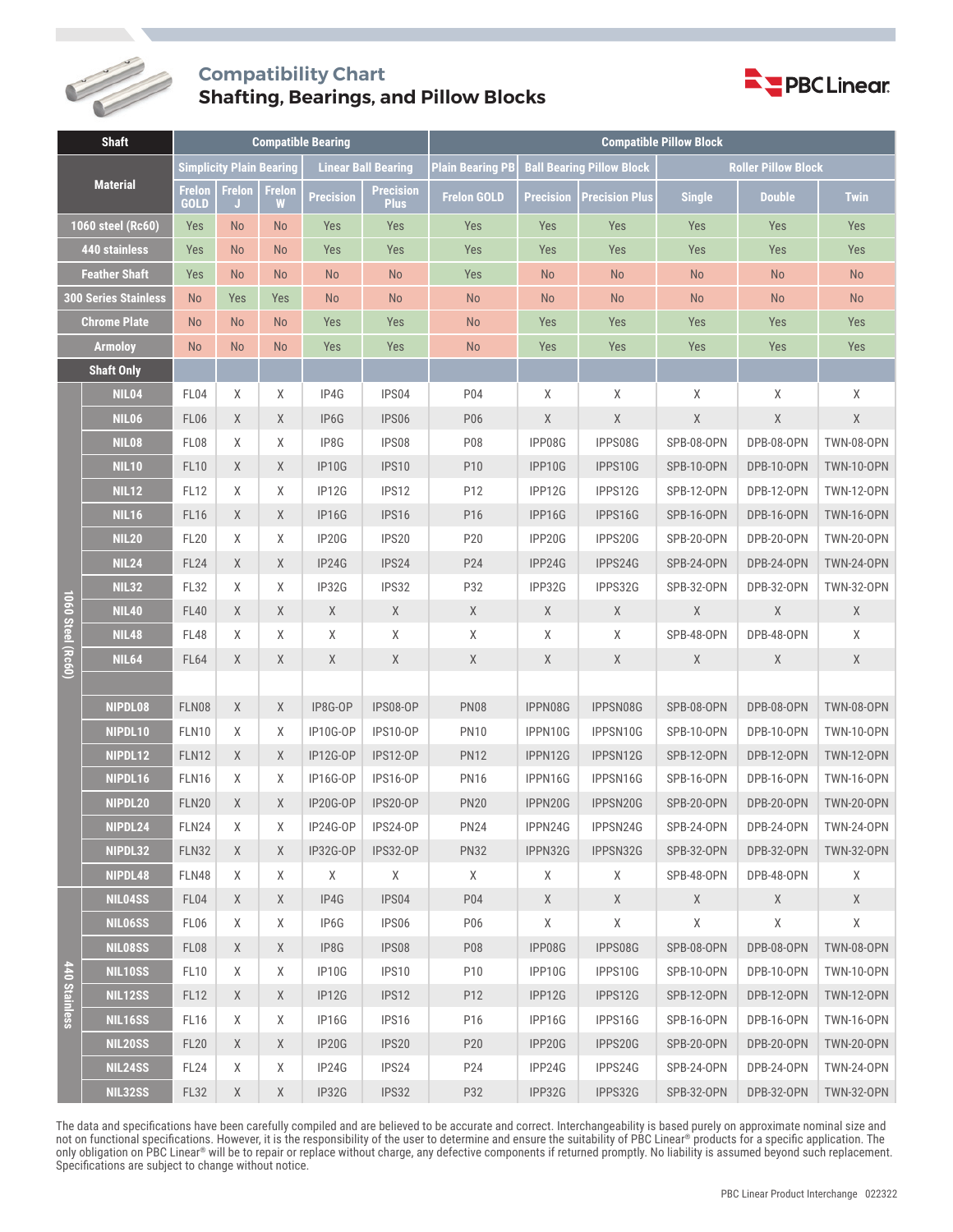

## **Compatibility Chart Shafting, Bearings, and Pillow Blocks**



| <b>Shaft</b>                         |                  | <b>Compatible Bearing</b>       |                     |             |                            |                                 | <b>Compatible Pillow Block</b> |                  |                                  |                            |                       |                   |
|--------------------------------------|------------------|---------------------------------|---------------------|-------------|----------------------------|---------------------------------|--------------------------------|------------------|----------------------------------|----------------------------|-----------------------|-------------------|
| <b>Material</b><br><b>Shaft Only</b> |                  | <b>Simplicity Plain Bearing</b> |                     |             | <b>Linear Ball Bearing</b> |                                 | <b>Plain Bearing PB</b>        |                  | <b>Ball Bearing Pillow Block</b> | <b>Roller Pillow Block</b> |                       |                   |
|                                      |                  | <b>Frelon</b><br><b>GOLD</b>    | <b>Frelon</b><br>J. | Frelon<br>W | <b>Precision</b>           | <b>Precision</b><br><b>Plus</b> | <b>Frelon GOLD</b>             | <b>Precision</b> | <b>Precision Plus</b>            | <b>Single</b>              | <b>Double</b>         | <b>Twin</b>       |
| 440 Stainless continued              | NIPDL08SS        | FLN08                           | Χ                   | Χ           | IP8G-OP                    | IPS08-OP                        | <b>PN08</b>                    | IPPN08G          | IPPSN08G                         | SPB-08-OPN                 | DPB-08-OPN            | <b>TWN-08-OPN</b> |
|                                      | NIPDL10SS        | <b>FLN10</b>                    | X                   | X           | IP10G-OP                   | <b>IPS10-OP</b>                 | <b>PN10</b>                    | IPPN10G          | IPPSN10G                         | <b>SPB-10-OPN</b>          | DPB-10-OPN            | <b>TWN-10-OPN</b> |
|                                      | NIPDL12SS        | <b>FLN12</b>                    | Χ                   | Χ           | IP12G-OP                   | <b>IPS12-OP</b>                 | <b>PN12</b>                    | IPPN12G          | IPPSN12G                         | SPB-12-OPN                 | DPB-12-OPN            | <b>TWN-12-OPN</b> |
|                                      | NIPDL16SS        | <b>FLN16</b>                    | X                   | X           | <b>IP16G-OP</b>            | <b>IPS16-OP</b>                 | <b>PN16</b>                    | IPPN16G          | IPPSN16G                         | SPB-16-OPN                 | DPB-16-OPN            | <b>TWN-16-OPN</b> |
|                                      | NIPDL20SS        | <b>FLN20</b>                    | X                   | Χ           | IP20G-OP                   | IPS20-OP                        | <b>PN20</b>                    | IPPN20G          | IPPSN20G                         | SPB-20-OPN                 | DPB-20-OPN            | <b>TWN-20-OPN</b> |
|                                      | NIPDL24SS        | FLN24                           | X                   | X           | IP24G-OP                   | IPS24-OP                        | <b>PN24</b>                    | IPPN24G          | IPPSN24G                         | SPB-24-OPN                 | DPB-24-OPN            | <b>TWN-24-OPN</b> |
|                                      | NIPDL32SS        | <b>FLN32</b>                    | X                   | X           | IP32G-OP                   | <b>IPS32-OP</b>                 | <b>PN32</b>                    | IPPN32G          | IPPSN32G                         | SPB-32-OPN                 | DPB-32-OPN            | <b>TWN-32-OPN</b> |
| Feather Shaft (CC)                   | <b>CC04</b>      | FL04                            | X                   | X           | X                          | X                               | P04                            | $\mathsf X$      | X                                | X                          | Χ                     | X                 |
|                                      | CC <sub>06</sub> | FL06                            | Χ                   | Χ           | Χ                          | Χ                               | P06                            | $\mathsf X$      | Χ                                | Χ                          | χ                     | Χ                 |
|                                      | CC <sub>08</sub> | <b>FL08</b>                     | X                   | X           | $\chi$                     | X                               | P08                            | X                | $\mathsf X$                      | X                          | Χ                     | X                 |
|                                      | <b>CC10</b>      | <b>FL10</b>                     | Χ                   | Χ           | Χ                          | Χ                               | P10                            | Χ                | $\mathsf X$                      | χ                          | χ                     | χ                 |
|                                      | <b>CC12</b>      | <b>FL12</b>                     | X                   | X           | X                          | X                               | P12                            | X                | $\mathsf X$                      | Χ                          | Χ                     | X                 |
|                                      | <b>CC16</b>      | FL <sub>16</sub>                | Χ                   | Χ           | X                          | X                               | P16                            | $\chi$           | Χ                                | Χ                          | Χ                     | Χ                 |
|                                      | <b>CC20</b>      | <b>FL20</b>                     | X                   | X           | X                          | X                               | P20                            | X                | $\mathsf X$                      | X                          | X                     | X                 |
|                                      | <b>CC24</b>      | <b>FL24</b>                     | Χ                   | Χ           | Χ                          | Χ                               | P24                            | Χ                | Χ                                | Χ                          | χ                     | Χ                 |
|                                      | <b>CC32</b>      | <b>FL32</b>                     | X                   | X           | X                          | X                               | P32                            | X                | $\mathsf X$                      | X                          | Χ                     | X                 |
|                                      | CCPDL04          | FL04                            | Χ                   | Χ           | Χ                          | Χ                               | Χ                              | Χ                | Χ                                | Χ                          | χ                     | χ                 |
|                                      | CCPDL06          | FL06                            | X                   | X           | X                          | X                               | X                              | X                | $\mathsf X$                      | X                          | Χ                     | Χ                 |
|                                      | <b>CCPDL08</b>   | FL08                            | Χ                   | Χ           | Χ                          | Χ                               | <b>PN08</b>                    | $\chi$           | $\mathsf X$                      | χ                          | Χ                     | χ                 |
|                                      | CCPDL10          | <b>FL10</b>                     | X                   | X           | X                          | X                               | <b>PN10</b>                    | X                | X                                | X                          | Χ                     | X                 |
|                                      | CCPDL12          | <b>FL12</b>                     | Χ                   | Χ           | Χ                          | Χ                               | <b>PN12</b>                    | Χ                | Χ                                | Χ                          | χ                     | Χ                 |
|                                      | CCPDL16          | <b>FL16</b>                     | X                   | X           | X                          | X                               | <b>PN16</b>                    | X                | $\mathsf X$                      | X                          | Χ                     | X                 |
|                                      | CCPDL20          | <b>FL20</b>                     | χ                   | Χ           | Χ                          | Χ                               | <b>PN20</b>                    | Χ                | Χ                                | Χ                          | Χ                     | χ                 |
|                                      | CCPDL24          | <b>FL24</b>                     | Χ                   | X           | $\mathsf X$                | X                               | <b>PN24</b>                    | X                | X                                | Χ                          | Χ                     | X                 |
|                                      | CCPDL32          | <b>FL32</b>                     | χ                   | Χ           | Χ                          | Χ                               | <b>PN32</b>                    | χ                | Χ                                | Χ                          | χ                     | χ                 |
|                                      | <b>SRA08</b>     | FLN08                           | X                   | X           | IP8G-OP                    | IPS08-OP                        | <b>PN08</b>                    | IPPN08G          | IPPSN08G                         | SPB-08-OPN                 | DPB-08-OPN TWN-08-OPN |                   |
|                                      | SRA10            | FLN10                           | Χ                   | X           | IP10G-OP                   | IPS10-OP                        | <b>PN10</b>                    | IPPN10G          | IPPSN10G                         | SPB-10-OPN                 | DPB-10-OPN            | <b>TWN-10-OPN</b> |
|                                      | <b>SRA12</b>     | FLN12                           | X                   | X           | IP12G-OP                   | <b>IPS12-OP</b>                 | <b>PN12</b>                    | IPPN12G          | IPPSN12G                         | SPB-12-OPN                 | DPB-12-OPN            | <b>TWN-12-OPN</b> |
|                                      | <b>SRA16</b>     | FLN16                           | X                   | Χ           | IP16G-OP                   | <b>IPS16-OP</b>                 | <b>PN16</b>                    | IPPN16G          | IPPSN16G                         | SPB-16-OPN                 | DPB-16-OPN            | <b>TWN-16-OPN</b> |
|                                      | <b>SRA20</b>     | <b>FLN20</b>                    | X                   | X           | <b>IP20G-OP</b>            | IPS20-OP                        | <b>PN20</b>                    | IPPN20G          | IPPSN20G                         | SPB-20-OPN                 | DPB-20-OPN            | <b>TWN-20-OPN</b> |
|                                      | <b>SRA24</b>     | FLN24                           | Χ                   | X           | IP24G-OP                   | IPS24-OP                        | <b>PN24</b>                    | IPPN24G          | IPPSN24G                         | SPB-24-OPN                 | DPB-24-OPN            | <b>TWN-24-OPN</b> |
| Shaft Rail Assembly (SRA)            | <b>SRA32</b>     | <b>FLN32</b>                    | X                   | X           | IP32G-OP                   | <b>IPS32-OP</b>                 | <b>PN32</b>                    | IPPN32G          | IPPSN32G                         | SPB-32-OPN                 | DPB-32-OPN            | <b>TWN-32-OPN</b> |
|                                      | <b>SRA08SS</b>   | FLN08                           | Χ                   | X           | IP8G-OP                    | IPS08-OP                        | <b>PN08</b>                    | IPPN08G          | IPPSN08G                         | SPB-08-OPN                 | DPB-08-OPN            | <b>TWN-08-OPN</b> |
|                                      | SRA10SS          | <b>FLN10</b>                    | X                   | X           | IP10G-OP                   | <b>IPS10-OP</b>                 | <b>PN10</b>                    | IPPN10G          | IPPSN10G                         | SPB-10-OPN                 | DPB-10-OPN            | <b>TWN-10-OPN</b> |
|                                      | SRA12SS          | <b>FLN12</b>                    | Χ                   | X           | IP12G-OP                   | <b>IPS12-OP</b>                 | <b>PN12</b>                    | IPPN12G          | IPPSN12G                         | SPB-12-OPN                 | DPB-12-OPN            | <b>TWN-12-OPN</b> |
|                                      | <b>SRA16SS</b>   | FLN16                           | X                   | X           | <b>IP16G-OP</b>            | <b>IPS16-OP</b>                 | <b>PN16</b>                    | IPPN16G          | IPPSN16G                         | SPB-16-OPN                 | DPB-16-OPN            | <b>TWN-16-OPN</b> |
|                                      | <b>SRA20SS</b>   | FLN20                           | Χ                   | X           | IP20G-OP                   | IPS20-OP                        | <b>PN20</b>                    | IPPN20G          | IPPSN20G                         | SPB-20-OPN                 | DPB-20-OPN            | <b>TWN-20-OPN</b> |
|                                      | SRA24SS          | FLN24                           | X                   | X           | IP24G-OP                   | IPS24-OP                        | <b>PN24</b>                    | IPPN24G          | IPPSN24G                         | SPB-24-OPN                 | DPB-24-OPN            | <b>TWN-24-OPN</b> |
|                                      | <b>SRA32SS</b>   | FLN32                           | Χ                   | X           | IP32G-OP                   | <b>IPS32-OP</b>                 | <b>PN32</b>                    | IPPN32G          | IPPSN32G                         | SPB-32-OPN                 | DPB-32-OPN            | <b>TWN-32-OPN</b> |